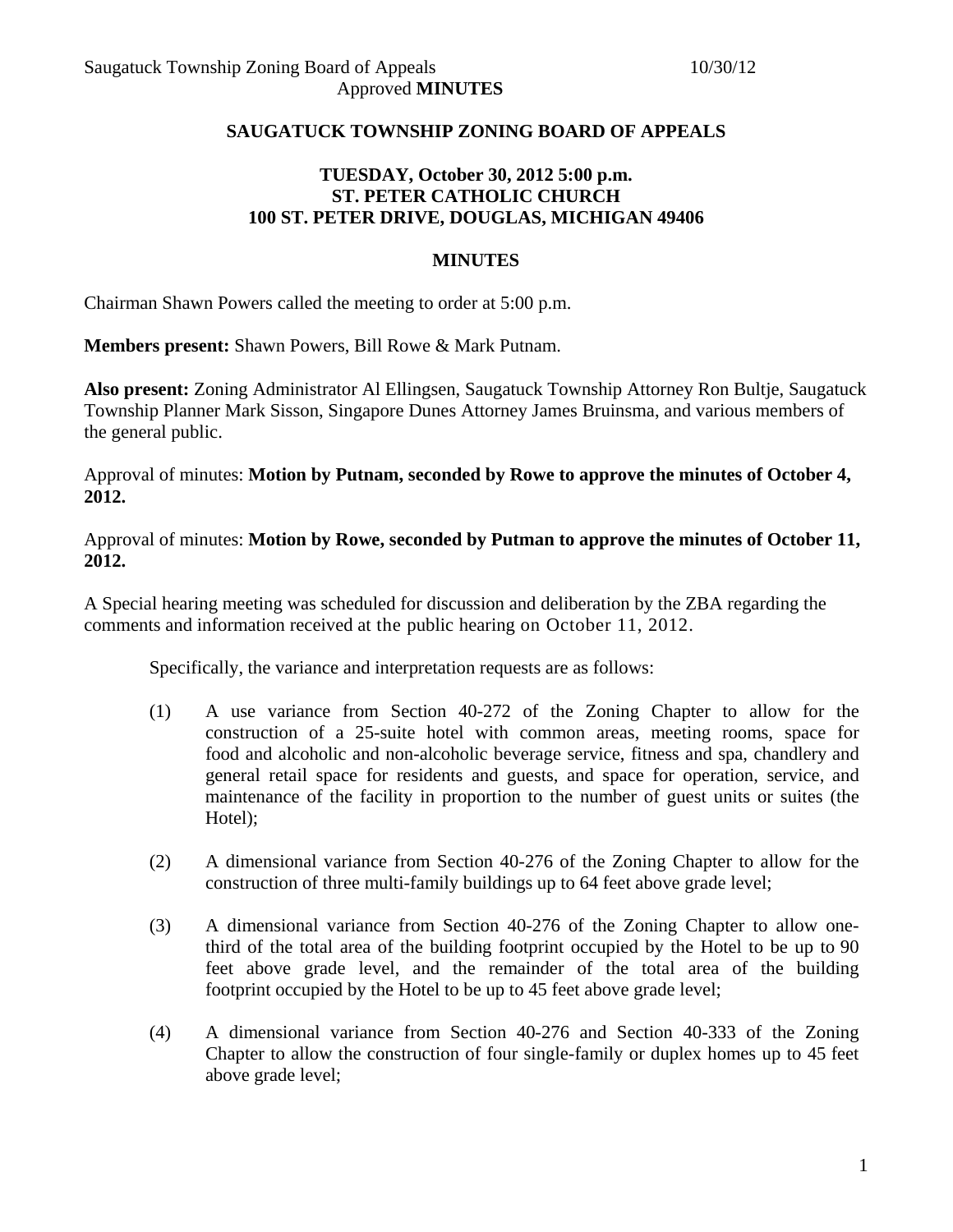# Saugatuck Township Zoning Board of Appeals 10/30/12 Approved **MINUTES**

- (5) If determined by the ZBA not to be already permitted as an accessory use under Section 40-272(11) and Section 40-329(k) of the Zoning Chapter, a use variance from Section 40-272 and Section 40-329 in connection with the operation of 9- hole walking golf course to allow a pro shop and food and beverage service in proportion to and for the purpose of servicing members and guests of a golf course to be constructed on the property (any such facilities to be located within the Hotel);
- (6) If determined by the ZBA not to be already permitted as an accessory use under Section 40-272(11) of the Zoning Chapter, a use variance from Section 40-272 to allow service facilities and an above-ground fuel holding tank solely for the use of owners, residents, and guests of the private marina; and
- (7) Interpretations by the ZBA of the Zoning Chapter, specifically but not only pertaining to the Zoning Chapter Sections cited above, as such interpretations come to the attention of the ZBA as it deals with the above issues.

The land subject to the requested variances and interpretations is located generally east of Lake Michigan and north of the Kalamazoo River. A diagram of the property and its various legal descriptions are available at the Township Hall, 3461 Blue Star Memorial Highway, Saugatuck, Michigan 49453 (telephone: 269-857-7721). The property includes the following parcel tax identification numbers:

| <b>TAX IDENTIFICATION</b> | <b>TAX IDENTIFICATION</b> |
|---------------------------|---------------------------|
| #03-20-004-007-00         | #03-20-003-051-10         |
| #03-20-004-006-00         | #03-20-003-051-20         |
| #03-20-004-002-00         | #03-20-003-050-00         |
| #03-20-004-001-00         | #03-20-003-050-60         |
| #03-20-003-054-00         | #03-20-003-049-00         |
| #03-20-004-005-00         | #03-20-003-049-10         |
| #03-20-004-003-20         | #03-20-003-048-00         |
| #03-20-003-050-50         | #03-20-003-045-10         |
| #03-20-003-052-00         | #03-20-003-047-00         |
| #03-20-003-051-00         | #03-20-003-049-20         |

 The applications and all other pertinent information may be viewed at the Township Hall during regular business hours. The meeting will comply with the Open Meetings Act.

Chairperson Powers opened up the public meeting.

Singapore Dunes Attorney James Bruinsma is asking for a special request. Mr. Bruinsma wanted to address a question that was brought up at the last meeting that the ZBA had to accept the variances as is or if it could be modified. An applicant is entitled to have their decision on the application presented as denied or approved. Instead of Singapore Dunes going through that procedure they would consider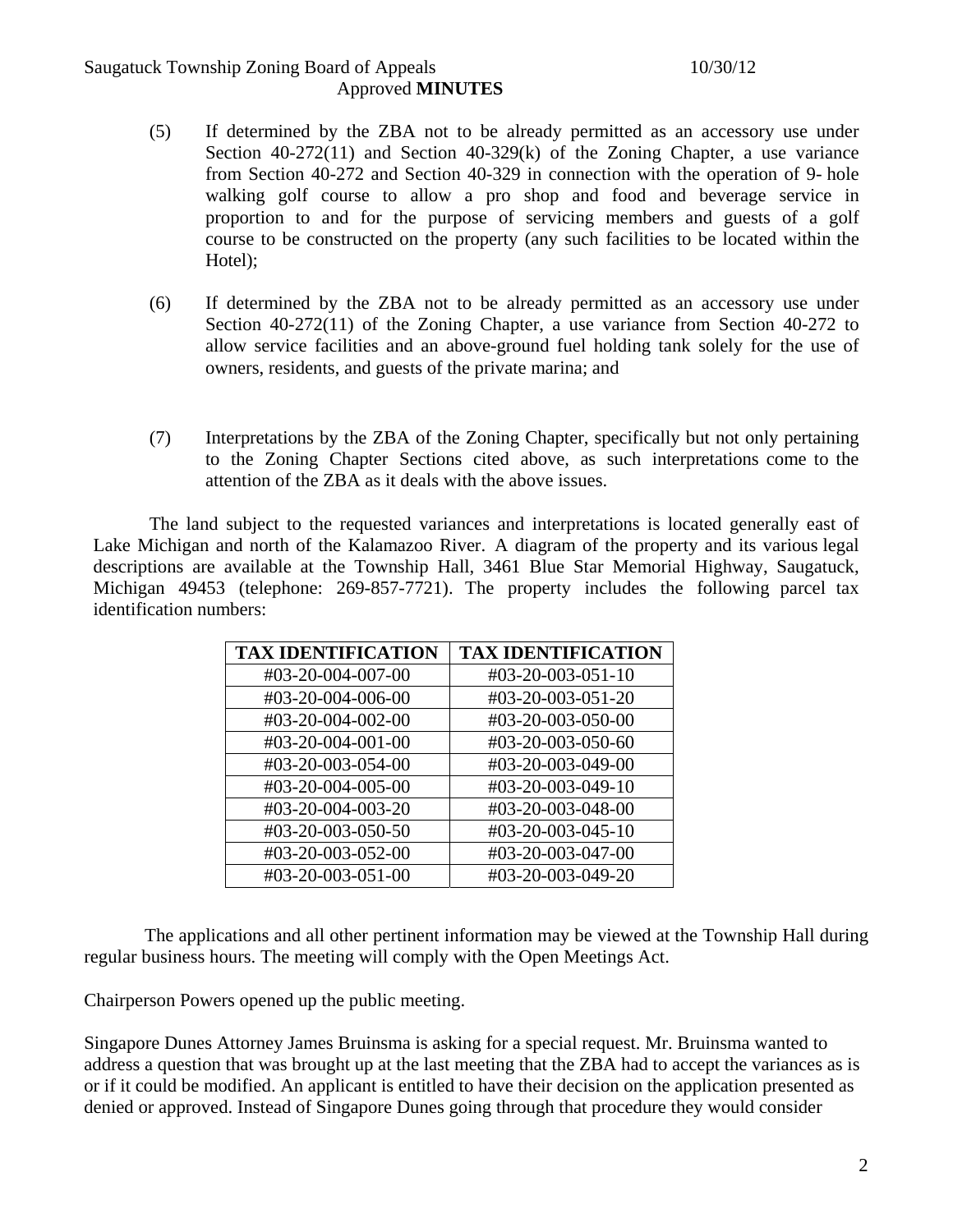# Saugatuck Township Zoning Board of Appeals 10/30/12 Approved **MINUTES**

modification to the proposal. The settlement agreement states specific types of variances that must be requested in detail be brought to the ZBA. Bruinsma told the Planning Commission that Singapore Dunes are open for other alternatives. Singapore Dunes wants to focus on a first phase of residential development on the property that would come before the Planning Commission as part of a site condominium. This would not require any variances or any other special approval of any kind. This first phase would exclusively be under the zoning ordinance code. Mr. Bruinsma stated that if they get the first phase of the development approved before the Planning Commission then the variances would change before the ZBA. Depending on what the Planning Commission approves there may be no need for any variances. Mr. Bruinsma stated that Singapore Dunes had an obligation to file an application before the ZBA because of the settlement agreement. Mr. Brunisma is asking the ZBA to table and to allow Singapore Dunes to finish the first phase of the development in front of the Planning Commission. The Singapore Dunes would than, if necessary come before the ZBA to modify a lesser deviation from restrictions of the zoning ordinance. Mr. Bruinsma stated that there has been a public hearing with the Planning Commission and that they made changes to phase 1. Because of the settlement agreement, Singapore Dunes wants to work through the requirements with in, without having to follow any expectations of the township board.

Putnam asked Bruinsma if all 7 variances that were requested were stated in the settlement agreement. Bruinsma stated that the settlement agreement conforms to the design plan that was attached to the exhibit. These requests are specified by height and location in the settlement agreement. Bruinsma stated that by having these public hearings, Singapore Dunes is than getting input from the ZBA and the Planning Commission board.

Attorney Bultje stated that the settlement agreement was negotiated between the township and the developer. The township board met with the Planning Commission and was discussed that it should be considered that there should be more open space and more concentrating development than one could be done by the zoning ordinance. Bultje suggestion is to table the variances, why increase controversy and potential cost.

## **Motion by Rowe, seconded by Putnam to table the applicant's request.** Carried Unanimously.

Chairperson Powers called the meeting to public comment.

#### **Public Comment:**

Jane Dickie, 6180 Old Allegan Rd. Questioning Bill Rowe's position being able to sit on the Planning Commission board. She thought if it was appealed that person could not sit on the other board.

 Z. Ellingsen stated that material was submitted after the close of the public hearing, therefore the ZBA does not have to review that material. Those documents from LSL Planning and Scott Howard will be kept in

the master file.

Dayle Harrison, 3108 62<sub>nd</sub> St. Question about the change in the project, would it require another public notice? Bultje responded that there has been no change yet brought in front of the ZBA.